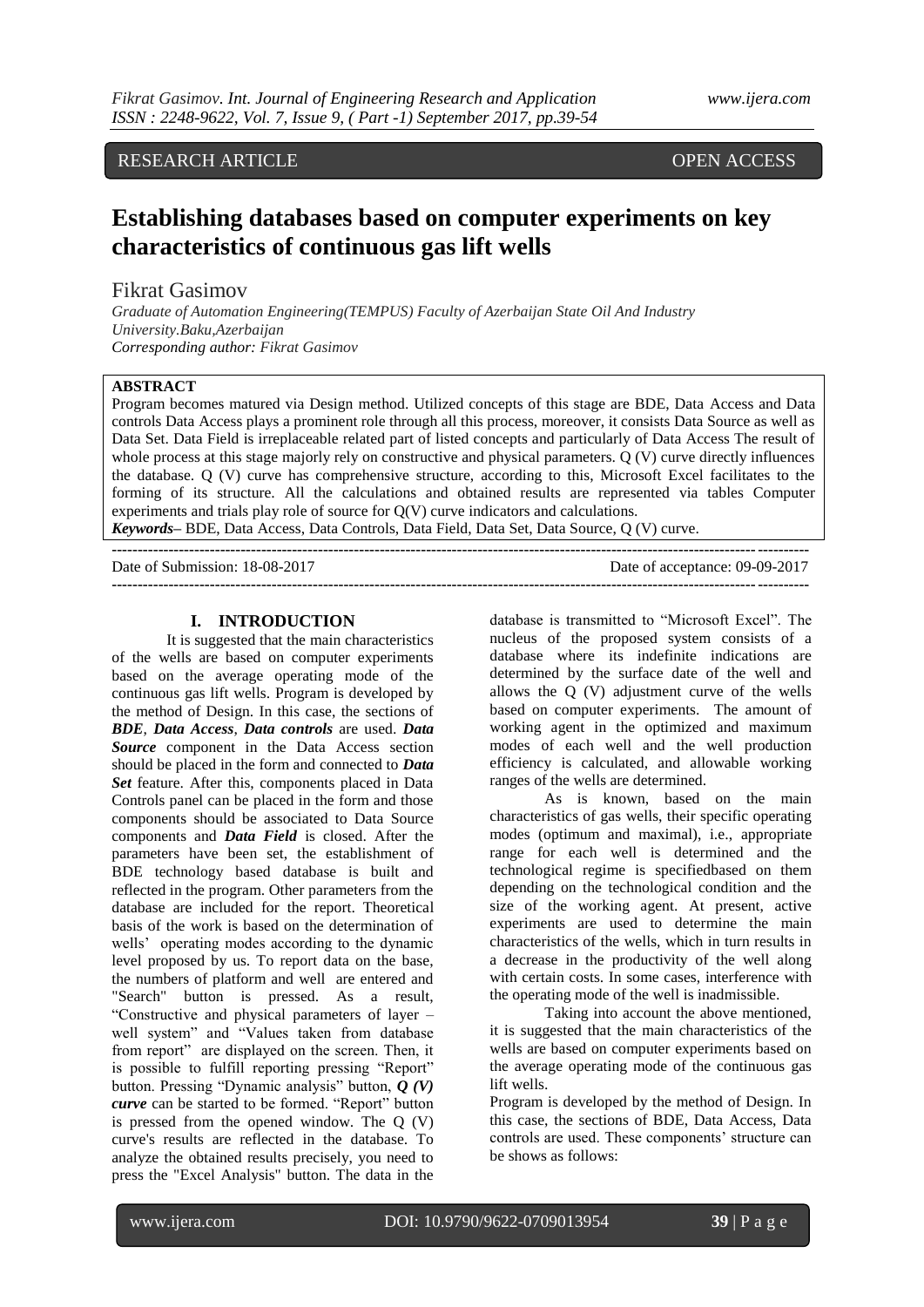

First of all, the component of Table must be placed in the form. For this, 3 parameters must be determined: **I.** Database Name **d**

- **II.** Table Name
- **III.** Active = True

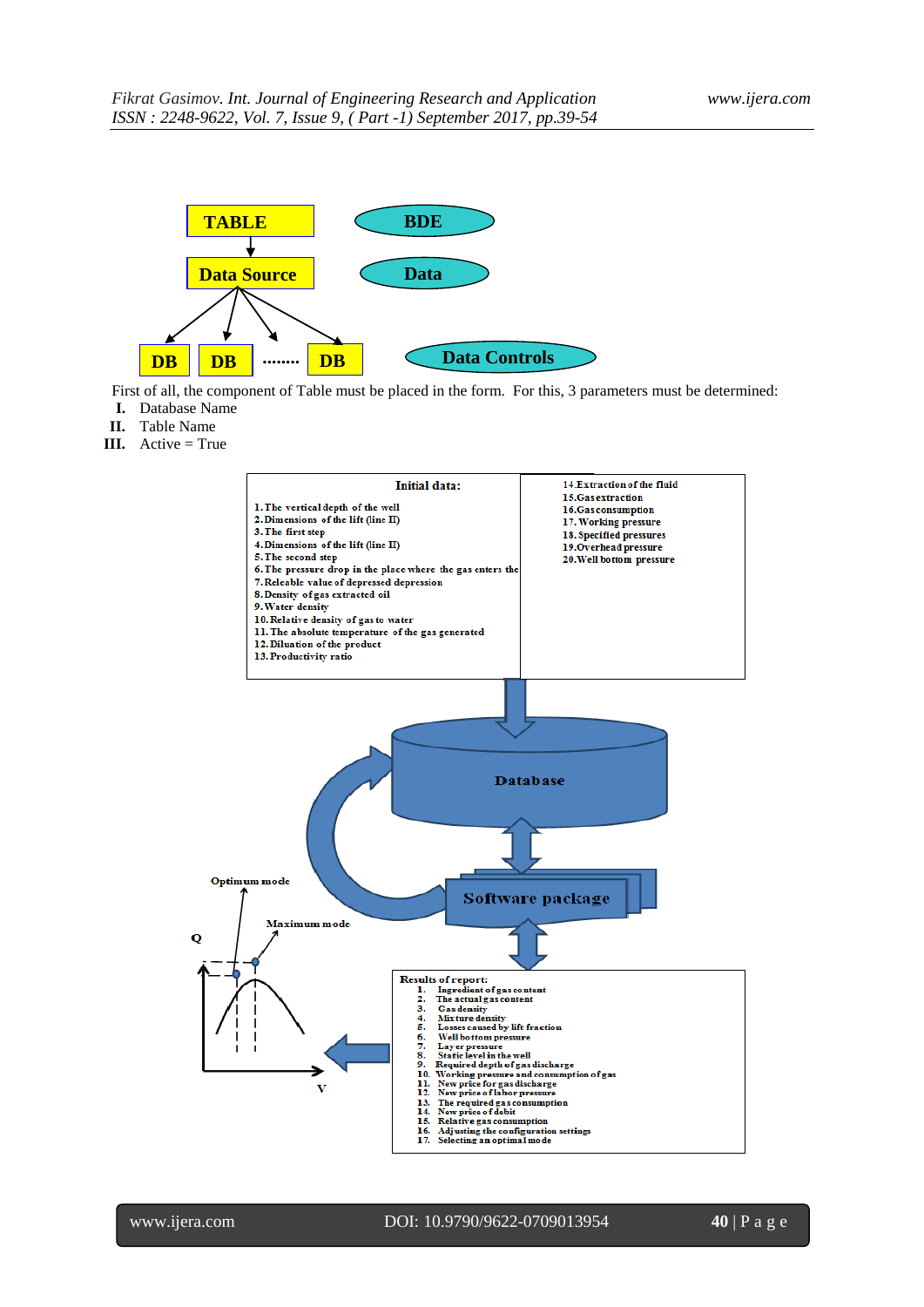At the next stage, **Data Source** component in the Data Access section should be placed in the form and connected to **Data Set** feature. After this, components placed in **Data Controls** panel can be placed in the form and those components should be associated to **Data Source** components and Data Field is closed. For the formation of the database, first of all, the constructive and physical parameters of the layer - well system should be included. These parameters include:

- 1. The vertical depth of the well
- 2. Dimensions of the lift (line II)
- 3. First step
- 4. Dimensions of the lift (line II)

5. The second step

6. The pressure drop in the place where the gas is brought into the lift

- 7. Allowable value of depression made into layer
- 8. Density of gas extracted oil
- 9. Layer water density
- 10. Relative density of gas to air
- 11. Absolute temperature of gas pumped
- 12. Dilution of the product
- 13. Productivity ratio

After the parameters have been set, the establishment of BDE technology based database is built and reflected in the program. As a result, the following form of database is obtained.

| Lay-quyu ichaminin konstruktiv və fizilə parametrləri- |                                                         |                                     | $-1$   |
|--------------------------------------------------------|---------------------------------------------------------|-------------------------------------|--------|
|                                                        |                                                         |                                     | Cixis: |
| Platformanin nömran                                    | flonci pillo (D2-diiymo)                                | Lay suyunun sıxlığı(kq/mJ)          |        |
| $DD0-10$                                               | 2,5                                                     | 1030                                |        |
| Quyumun nömrəsi                                        | ĽĴ                                                      | Qazın havaya nəzərən nivbi nxlığı   |        |
| 83                                                     | 1399                                                    | 0,631                               |        |
| Quyumın şaqulı dənnityi(m)                             | Qazın qaldıncıya daxil olduğu yerdə təyziq düşküsü(MPA) | Vurulan qazın mütləq temperaturu[K] |        |
| 3023                                                   | 0.1                                                     | $-310$                              |        |
| Bannei pillo (D1-dilymo)                               | Laya edilən depressiyanın buraxıla bilən qiymətii(MPA)  | Məhndun xünunyyəti(%)               |        |
| 1,5                                                    |                                                         | 2,9                                 |        |
| Ll                                                     | Qazlaşdınlımış neftin axdığı(kq/m3)                     | Mohruldarlıq omsalı(m3/sut MPA)     |        |
| 811                                                    | 860                                                     | 45,8                                |        |

At the next stage, other parameters from the database are included for the report. These options include:

- 1. Extraction of the fluid
- 2. Gas extraction
- 3. Gas consumption
- 4. Working pressure
- 5. The mentioned pressures
- 6. Overhead pressure
- 7. Well bottom pressure

As a result, the following form of database is obtained.

|                       | Mayenin hasilati(m3/sut.)<br>33   |        | Isci tayziq(MPA)       | 5,3 | Quyu dibi təyziq(MPA) | 6,1  |      |                         |        |                   | Platformanin nömrəsini daxil edin |      |   |
|-----------------------|-----------------------------------|--------|------------------------|-----|-----------------------|------|------|-------------------------|--------|-------------------|-----------------------------------|------|---|
|                       | Quein hanlatı (Hm3/sut.)<br>12800 |        | Quyu üstü təyziq(MPA)  | 2,6 |                       |      |      |                         |        |                   | Ouvuman nõmeosran daxil edin      |      |   |
| Qazın sərfi(Hra3/sut) | 8600                              |        | Quyu arxan tayziq(MPA) | 6,3 |                       |      |      |                         |        | Axtens<br>Heizbat | Bütün verilərilər                 |      |   |
| Platforma             | Quyunomesi                        | H      | DI                     | D2  | LI                    | L2   | Pgir | Play                    | Report | Rosu              | Ronisbi                           | T    | s |
| $DD0-10$              | 83                                | 3023   | 1,5                    | 2.5 | 811                   | 1399 | 0.1  | 2                       | 860    | 1030              | 0,631                             | 310  |   |
| DD0-5                 | 94                                | 2875,5 | 1,5                    | 2,5 | 804                   | 998  | 0,1  | 2                       | 860    | 1030              | 0.631                             | 360  |   |
| $DD-17$               | 115                               | 2975   | ä.                     | 4   | 1503                  | 1332 | 0.1  | $\overline{\mathbf{2}}$ | 860    | 1020              | 0,631                             | 310  |   |
| DD0-20                | 125                               | 2987   | 1,5                    | з   | 1689                  | 1235 | 0,1  | 2                       | 860    | 1030              | 0,631                             | 320  |   |
| DD0-10                | 126                               | 3000   | $\mathbf{1}$           | 2,5 | 698                   | 1104 | 0.1  | 1, 6                    | 860    | 1020              | 0,631                             | 310  |   |
| $DD0-10$              | 185                               | 2975   | 2,5                    |     | 1659                  | 1242 | 0.1  |                         | 860    | 1020              | 0,631                             | 310. |   |
| DD0-17                | 190                               | 2907   | 1,5                    | 2,5 | 1391                  | 2824 | 0,1  |                         | 860    | 1030              | 0,631                             | 210  |   |

Theoretical basis of the work is based on the determination of wells' operating modes according to the dynamic level proposed by us. To report data on the base, the numbers of platform and well are entered and "**Search**" button is pressed. As a result, "**Constructive and physical parameters of layer – well system**" and "**Values taken from database from report**" are displayed on the screen. Then, it is possible to fulfill reporting pressing "**Report**" button. As a result, the following parameters are calculated:

1. The diameter of the lift (line II) and its length

- 2. An average consumption volume of gas in the lift
- during the isothermal expansion
- 3. Phase of liquid density
- 4. Consumed gas content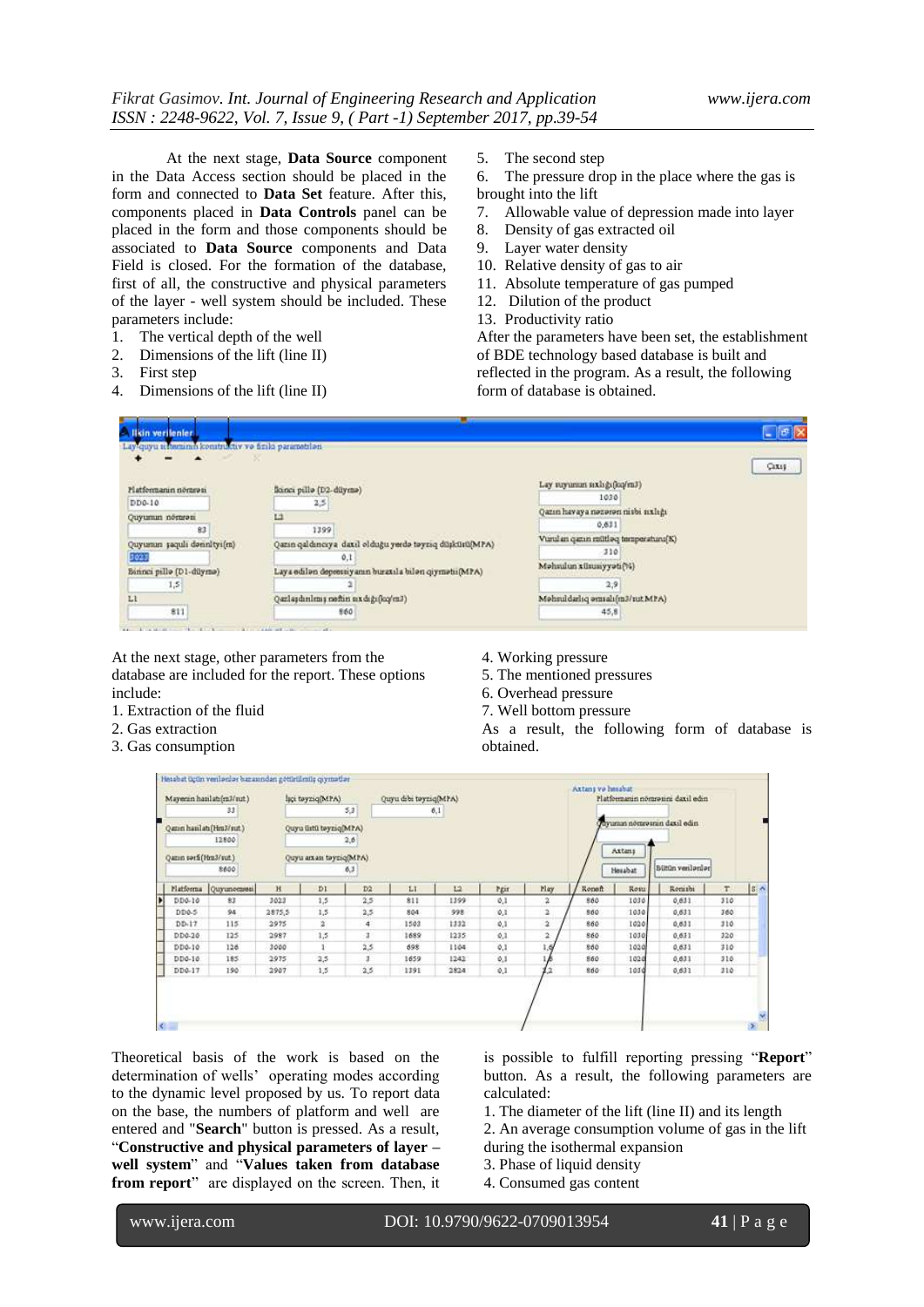- 5. The actual gas content
- 6. Gas density
- 7. Density of mixture
- 8. Losses in the lift caused by friction
- 9. Well bottom pressure
- 10. Layer pressure
- 11. Static level in the well
- 12. Required discharge depth of gas
- 13. Working pressure and pumped gas consumption
- 14. New value for gas discharge place
- 15. New value of working pressure
- 16. Required gas consumption
- 17. New value of the debit
- 18. Relative consumption of gas
- 19. Adjusting the configuration settings
- 20. Selection of optimal mode

And the following dialog window is opened:



Pressing "**Dynamic analysis**" button, Q (V) curve can be started to be formed. As a result, "**Analysis**" form is opened.

| F Anato                                                                                 |                                                                           |                           |                  | <b>L</b> Tele      |
|-----------------------------------------------------------------------------------------|---------------------------------------------------------------------------|---------------------------|------------------|--------------------|
| Quest sert (NotTlad)<br>Hessing                                                         | Mayornichanian                                                            | .<br>Qasa hastan Nections | Excel<br>analist | Geriya<br>$C = 16$ |
| 110319<br>$\begin{array}{l} 8500 \\ 1200 \\ 1000 \end{array}$<br><b>Linger</b><br>56CS. | $\begin{array}{l} 12.3 \\ 13.7 \\ 13.8 \\ 13.8 \\ 12.8 \end{array}$<br>97 | [10100]                   |                  |                    |
|                                                                                         |                                                                           |                           |                  |                    |
| <b>La myen</b><br>6.9.8                                                                 | <b>Winder</b><br><b>C</b> history private cont                            | "W quiet                  |                  | ※8 新来首都 ※6         |

"**Report**" button is pressed from the opened window. As a result, the Q (V) curve's results are reflected in the database. To analyze the obtained results precisely, you need to press the "Excel Analysis" button. At this time, the data in the database is transmitted to "**Microsoft Excel"**.

| www.ijera.com |
|---------------|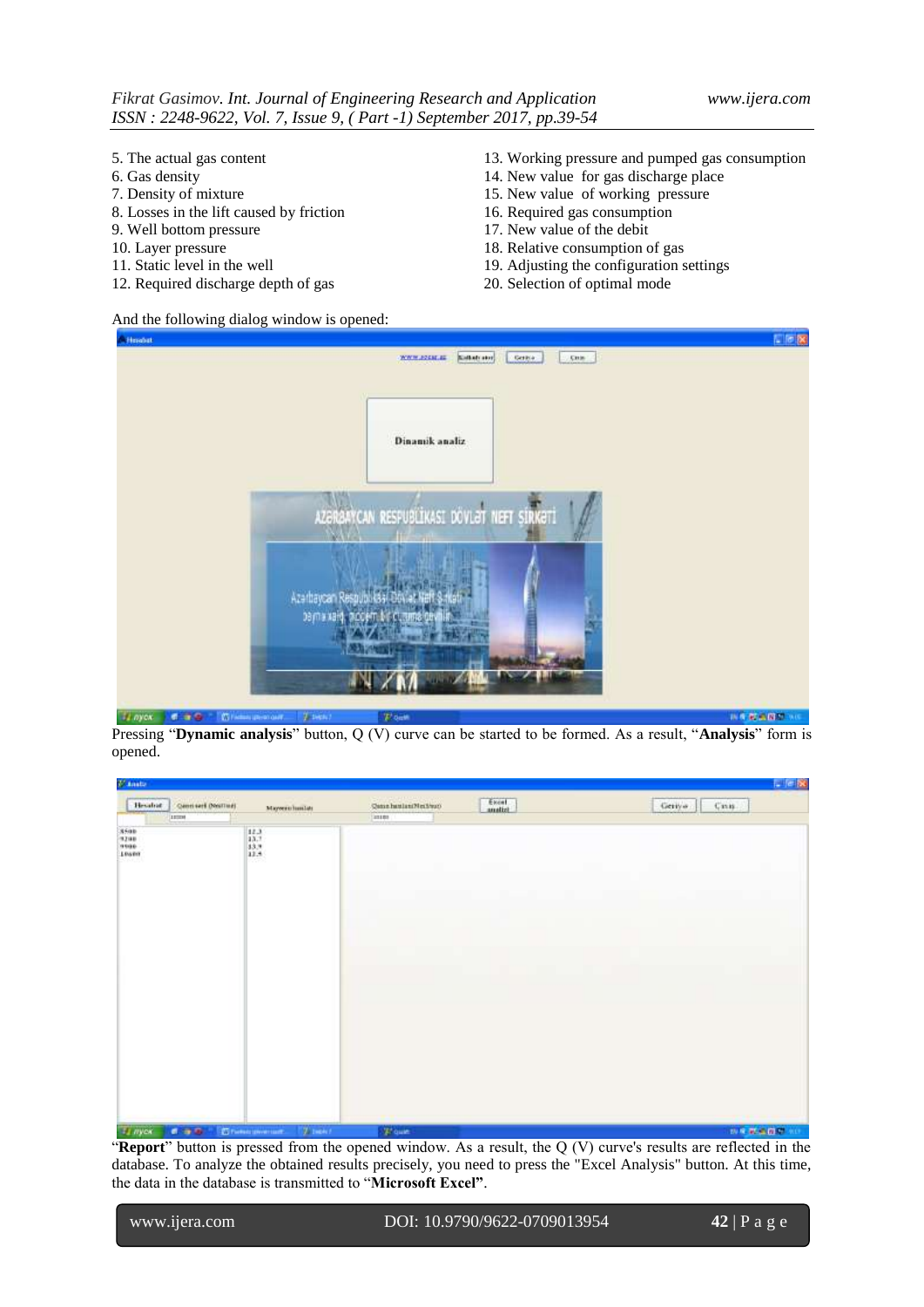## *Fikrat Gasimov. Int. Journal of Engineering Research and Application www.ijera.com ISSN : 2248-9622, Vol. 7, Issue 9, ( Part -1) September 2017, pp.39-54*

| Dailyan<br>a<br>Calibri<br>Ecuerta<br>Spine streets 12 | Егова - Рамета граници<br>$+11 - A'$<br>****<br>$H = 0.5$<br>353101                                                                                                                                                                                                                                                                                                                                                                                                       |   | - ФЕКИЦИИ<br>品. | Денеми.<br>课课 | Thipeest rects<br>бараневани | Proncisestance Bay | S. | Obsasti | ×<br>图0660mmbammenmasunger <mark>평</mark> ·% W 至启<br>74180<br>n. |      | Ł | Chile | 祕<br>Условное Форматироваты Стали<br>doportexenner vactebrage sense allesser - | SK yawars =<br>(Febb) |      | Primary E Age<br>田<br>副<br>$2^*$ steam sugar | $\begin{picture}(20,20) \put(0,0){\line(1,0){10}} \put(15,0){\line(1,0){10}} \put(15,0){\line(1,0){10}} \put(15,0){\line(1,0){10}} \put(15,0){\line(1,0){10}} \put(15,0){\line(1,0){10}} \put(15,0){\line(1,0){10}} \put(15,0){\line(1,0){10}} \put(15,0){\line(1,0){10}} \put(15,0){\line(1,0){10}} \put(15,0){\line(1,0){10}} \put(15,0){\line(1$<br>Α<br>Companies maillest<br>Runnessee |   |
|--------------------------------------------------------|---------------------------------------------------------------------------------------------------------------------------------------------------------------------------------------------------------------------------------------------------------------------------------------------------------------------------------------------------------------------------------------------------------------------------------------------------------------------------|---|-----------------|---------------|------------------------------|--------------------|----|---------|------------------------------------------------------------------|------|---|-------|--------------------------------------------------------------------------------|-----------------------|------|----------------------------------------------|---------------------------------------------------------------------------------------------------------------------------------------------------------------------------------------------------------------------------------------------------------------------------------------------------------------------------------------------------------------------------------------------|---|
| DB                                                     | $\mathbf{f}_t$<br>$+1$                                                                                                                                                                                                                                                                                                                                                                                                                                                    |   |                 |               |                              |                    |    |         |                                                                  |      |   |       |                                                                                |                       |      |                                              |                                                                                                                                                                                                                                                                                                                                                                                             |   |
| $\mathbb{R}$ $\mathbb{R}$                              | $\mathbb{E}% \left[ \left( \mathcal{N}_{1}\right) \right] ^{2}=\left( \mathcal{N}_{2}\right) ^{2}=\left( \mathcal{N}_{1}\right) ^{2}=\left( \mathcal{N}_{2}\right) ^{2}=\left( \mathcal{N}_{1}\right) ^{2}=\left( \mathcal{N}_{2}\right) ^{2}=\left( \mathcal{N}_{1}\right) ^{2}=\left( \mathcal{N}_{2}\right) ^{2}=\left( \mathcal{N}_{1}\right) ^{2}=\left( \mathcal{N}_{2}\right) ^{2}=\left( \mathcal{N}_{1}\right) ^{2}=\left( \mathcal{N}_{2}\right) ^{2}=\left( \$ | c | ъ               | E             | $\mp$                        | a.                 | 班  | ٠       |                                                                  |      |   | M     | $\mathbb{H}$                                                                   | a.                    | $-2$ | id.                                          | ä.                                                                                                                                                                                                                                                                                                                                                                                          | ĉ |
| Quyu nomresi N                                         | 125                                                                                                                                                                                                                                                                                                                                                                                                                                                                       |   |                 |               |                              |                    |    |         |                                                                  |      |   |       |                                                                                |                       |      |                                              |                                                                                                                                                                                                                                                                                                                                                                                             |   |
| Qazin havilati                                         | Mayenin hasilati                                                                                                                                                                                                                                                                                                                                                                                                                                                          |   |                 |               |                              |                    |    |         |                                                                  |      |   |       |                                                                                |                       |      |                                              |                                                                                                                                                                                                                                                                                                                                                                                             |   |
| 13899                                                  | AB                                                                                                                                                                                                                                                                                                                                                                                                                                                                        |   |                 |               |                              |                    |    |         |                                                                  |      |   |       |                                                                                |                       |      |                                              |                                                                                                                                                                                                                                                                                                                                                                                             |   |
| 14389                                                  | 7.7                                                                                                                                                                                                                                                                                                                                                                                                                                                                       |   |                 |               |                              |                    |    |         |                                                                  |      |   |       |                                                                                |                       |      |                                              |                                                                                                                                                                                                                                                                                                                                                                                             |   |
| 15289                                                  | 61                                                                                                                                                                                                                                                                                                                                                                                                                                                                        |   |                 |               |                              |                    |    |         |                                                                  |      |   |       |                                                                                |                       |      |                                              |                                                                                                                                                                                                                                                                                                                                                                                             |   |
| 15989                                                  | 61                                                                                                                                                                                                                                                                                                                                                                                                                                                                        |   |                 |               |                              |                    |    |         |                                                                  |      |   |       |                                                                                |                       |      |                                              |                                                                                                                                                                                                                                                                                                                                                                                             |   |
|                                                        |                                                                                                                                                                                                                                                                                                                                                                                                                                                                           |   |                 |               |                              |                    |    |         |                                                                  |      |   |       |                                                                                |                       |      |                                              |                                                                                                                                                                                                                                                                                                                                                                                             |   |
|                                                        |                                                                                                                                                                                                                                                                                                                                                                                                                                                                           |   |                 |               |                              |                    |    |         |                                                                  |      |   |       |                                                                                |                       |      |                                              |                                                                                                                                                                                                                                                                                                                                                                                             |   |
|                                                        |                                                                                                                                                                                                                                                                                                                                                                                                                                                                           |   |                 |               |                              |                    |    |         |                                                                  |      |   |       |                                                                                |                       |      |                                              |                                                                                                                                                                                                                                                                                                                                                                                             |   |
|                                                        |                                                                                                                                                                                                                                                                                                                                                                                                                                                                           |   |                 |               |                              |                    |    |         |                                                                  |      |   |       |                                                                                |                       |      |                                              |                                                                                                                                                                                                                                                                                                                                                                                             |   |
|                                                        |                                                                                                                                                                                                                                                                                                                                                                                                                                                                           |   |                 |               |                              |                    |    |         |                                                                  |      |   |       |                                                                                |                       |      |                                              |                                                                                                                                                                                                                                                                                                                                                                                             |   |
|                                                        |                                                                                                                                                                                                                                                                                                                                                                                                                                                                           |   |                 |               |                              |                    |    |         |                                                                  |      |   |       |                                                                                |                       |      |                                              |                                                                                                                                                                                                                                                                                                                                                                                             |   |
|                                                        |                                                                                                                                                                                                                                                                                                                                                                                                                                                                           |   |                 |               |                              |                    |    |         |                                                                  |      |   |       |                                                                                |                       |      |                                              |                                                                                                                                                                                                                                                                                                                                                                                             |   |
|                                                        |                                                                                                                                                                                                                                                                                                                                                                                                                                                                           |   |                 |               |                              |                    |    |         |                                                                  |      |   |       |                                                                                |                       |      |                                              |                                                                                                                                                                                                                                                                                                                                                                                             |   |
|                                                        |                                                                                                                                                                                                                                                                                                                                                                                                                                                                           |   |                 |               |                              |                    |    |         |                                                                  |      |   |       |                                                                                |                       |      |                                              |                                                                                                                                                                                                                                                                                                                                                                                             |   |
|                                                        |                                                                                                                                                                                                                                                                                                                                                                                                                                                                           |   |                 |               |                              |                    |    |         |                                                                  |      |   |       |                                                                                |                       |      |                                              |                                                                                                                                                                                                                                                                                                                                                                                             |   |
|                                                        |                                                                                                                                                                                                                                                                                                                                                                                                                                                                           |   |                 |               |                              |                    |    |         |                                                                  |      |   |       |                                                                                |                       |      |                                              |                                                                                                                                                                                                                                                                                                                                                                                             |   |
|                                                        |                                                                                                                                                                                                                                                                                                                                                                                                                                                                           |   |                 |               |                              |                    |    |         |                                                                  |      |   |       |                                                                                |                       |      |                                              |                                                                                                                                                                                                                                                                                                                                                                                             |   |
|                                                        |                                                                                                                                                                                                                                                                                                                                                                                                                                                                           |   |                 |               |                              |                    |    |         |                                                                  |      |   |       |                                                                                |                       |      |                                              |                                                                                                                                                                                                                                                                                                                                                                                             |   |
|                                                        |                                                                                                                                                                                                                                                                                                                                                                                                                                                                           |   |                 |               |                              |                    |    |         |                                                                  |      |   |       |                                                                                |                       |      |                                              |                                                                                                                                                                                                                                                                                                                                                                                             |   |
|                                                        |                                                                                                                                                                                                                                                                                                                                                                                                                                                                           |   |                 |               |                              |                    |    |         |                                                                  |      |   |       |                                                                                |                       |      |                                              |                                                                                                                                                                                                                                                                                                                                                                                             |   |
|                                                        |                                                                                                                                                                                                                                                                                                                                                                                                                                                                           |   |                 |               |                              |                    |    |         |                                                                  |      |   |       |                                                                                |                       |      |                                              |                                                                                                                                                                                                                                                                                                                                                                                             |   |
|                                                        |                                                                                                                                                                                                                                                                                                                                                                                                                                                                           |   |                 |               |                              |                    |    |         |                                                                  |      |   |       |                                                                                |                       |      |                                              |                                                                                                                                                                                                                                                                                                                                                                                             |   |
|                                                        |                                                                                                                                                                                                                                                                                                                                                                                                                                                                           |   |                 |               |                              |                    |    |         |                                                                  |      |   |       |                                                                                |                       |      |                                              |                                                                                                                                                                                                                                                                                                                                                                                             |   |
|                                                        |                                                                                                                                                                                                                                                                                                                                                                                                                                                                           |   |                 |               |                              |                    |    |         |                                                                  |      |   |       |                                                                                |                       |      |                                              |                                                                                                                                                                                                                                                                                                                                                                                             |   |
|                                                        | H * P.R. Quality Rent .: Rent .: Tal.                                                                                                                                                                                                                                                                                                                                                                                                                                     |   |                 |               |                              |                    |    |         |                                                                  | 1141 |   |       |                                                                                | $\sim$                |      |                                              |                                                                                                                                                                                                                                                                                                                                                                                             |   |

Q (V) curve is formed based on the obtained results.



A trend line is formed to analyze the curve. To do this, the context menu is opened on the curve and the "Add a trend Line" ("Добавить линию тренда" ) operation is performed. The "Polynom" parameter is selected from the opened window. As a result,the approximation curve of the obtained Q (V)

curve, its polynomial expression and the accuracy coefficient is determined.

 The nucleus of the proposed system consists of a database where its indefinite indications are determined by the surface date of the well and allows the Q (V) adjustment curve of the wells based on computer experiments. As a result, the amount of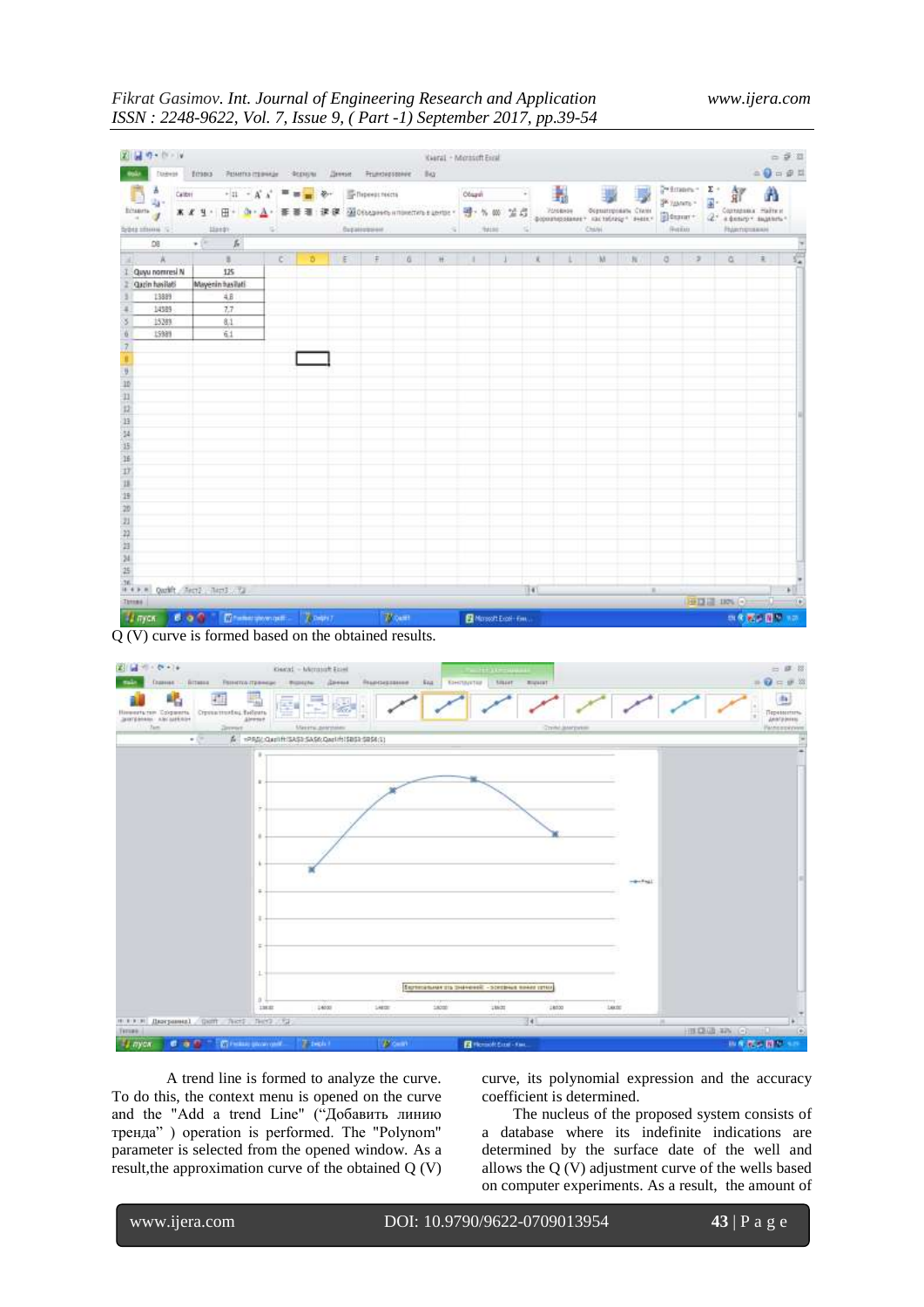working agent in the optimized and maximum modes of each well and the well production efficiency is calculated, and allowable working

ranges of the wells are determined. Test reports indicate that the proposed method is useful.



| Well number           | 126                     |
|-----------------------|-------------------------|
| <b>Gas extraction</b> | <b>Fluid extraction</b> |
| 6800                  | 28                      |
| 7500                  | 30,8                    |
| 8200                  | 31,9                    |
| 8900                  | 30,4                    |

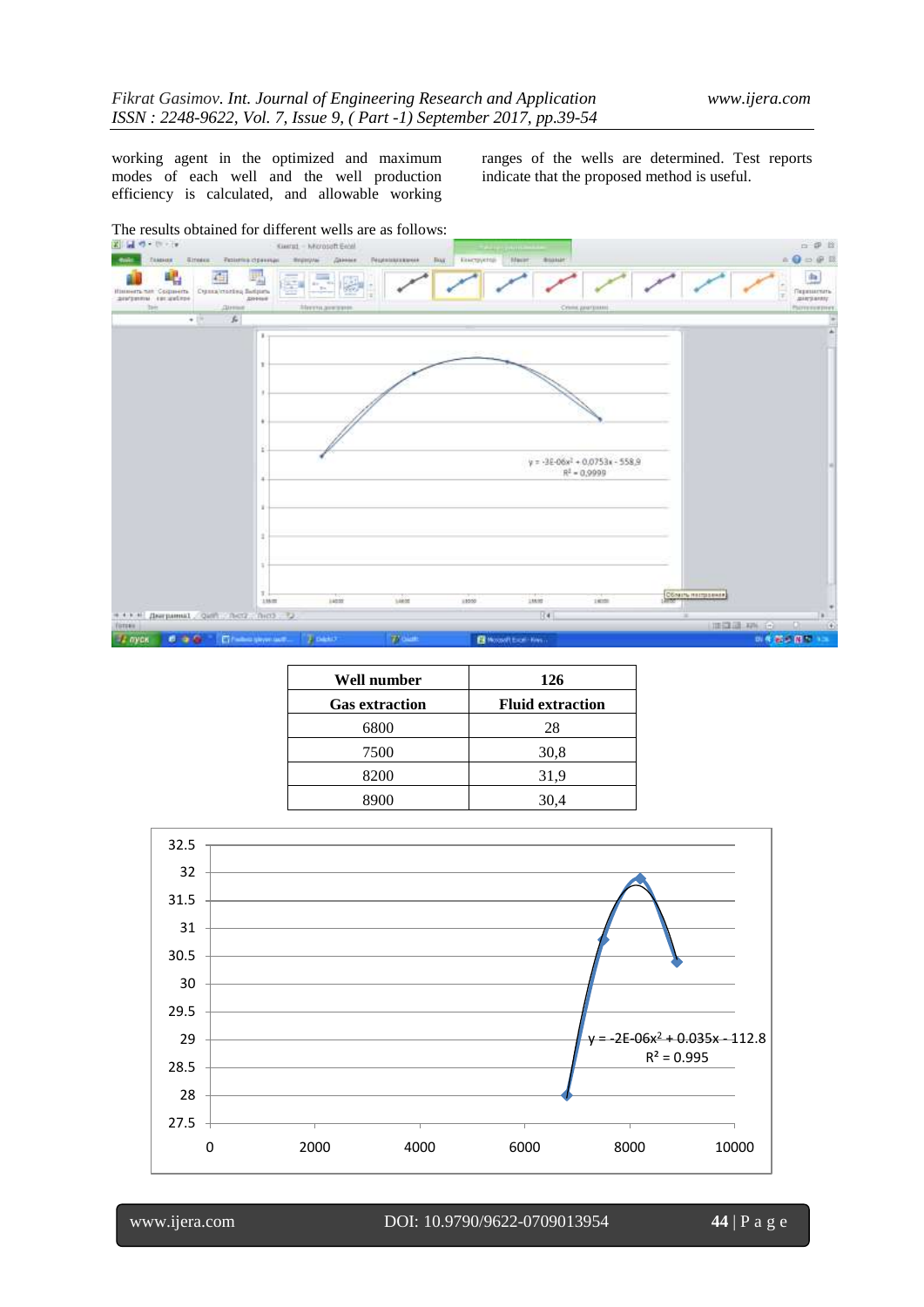| Well number           | 185                     |
|-----------------------|-------------------------|
| <b>Gas extraction</b> | <b>Fluid extraction</b> |
| 10800                 | 69,1                    |
| 11500                 | 72,8                    |
| 12200                 | 74,2                    |
| 12900                 | 70,4                    |



| Well number           |                     |
|-----------------------|---------------------|
| <b>Gas extraction</b> | Fluid<br>extraction |
| 13200                 | 5,4                 |
| 13900                 | 7,8                 |
| 14600                 | 8,3                 |
| 15300                 | 4.4                 |

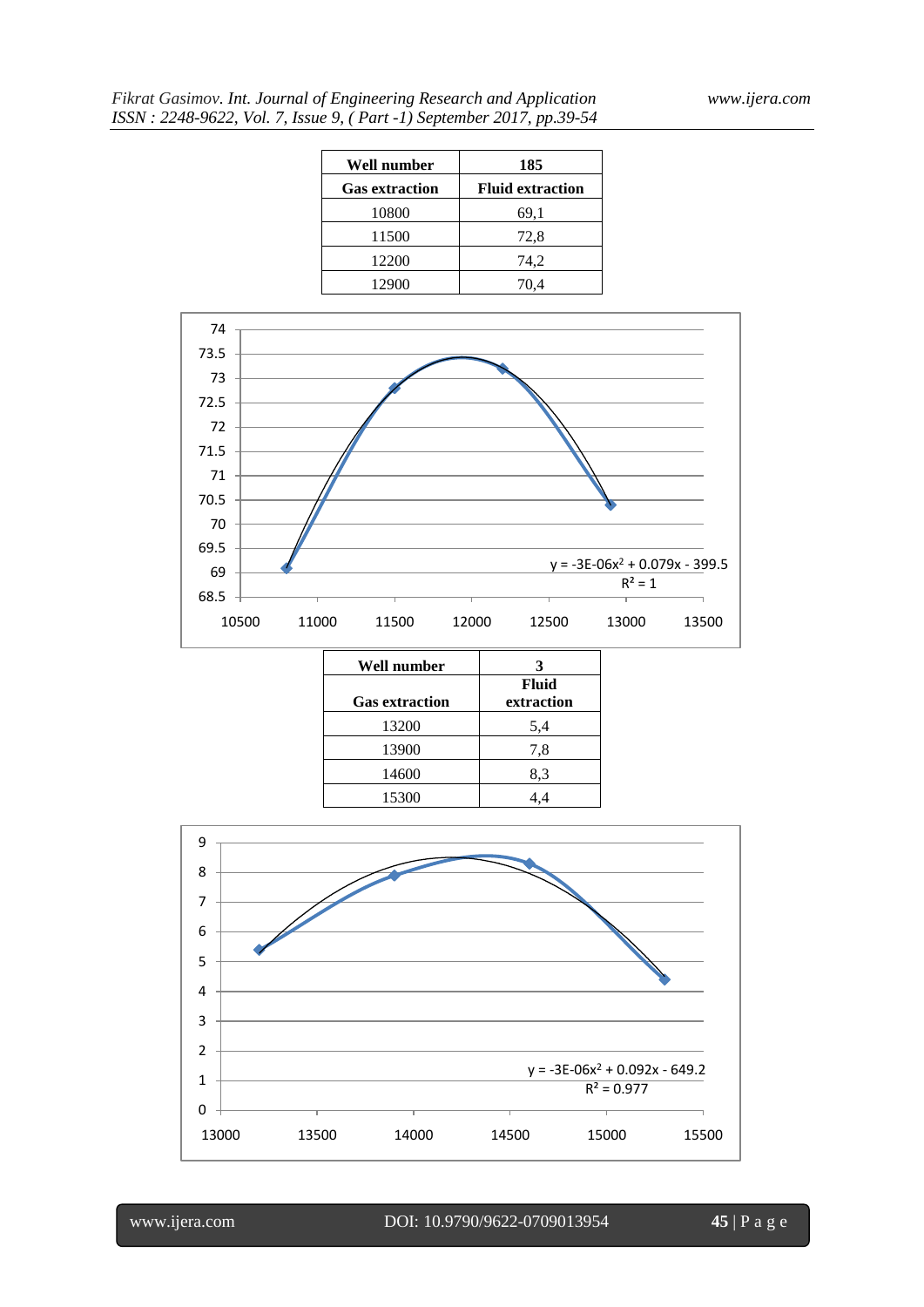The calculation algorithm is given as follows:

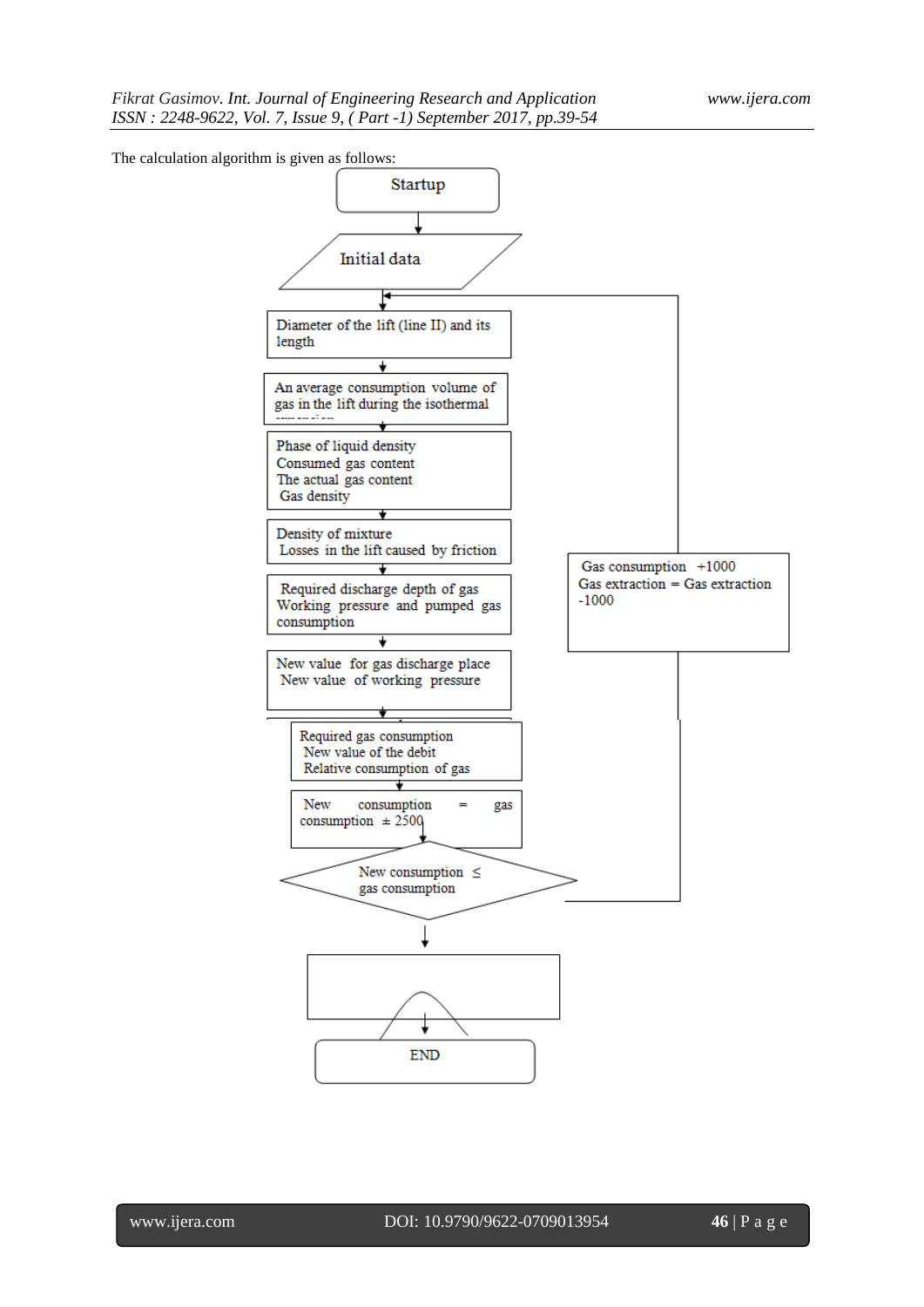The list of software package is given below: unit Unit2; interface uses Windows, Messages, Classes, SysUtils, Graphics, Controls, StdCtrls, Forms, Dialogs, DBCtrls, DB, Mask, DBTables, ExtCtrls, Grids, DBGrids, RpRenderRTF, RpRenderHTML, RpRender, RpRenderPDF, RpCon, RpConDS, RpConBDE, RpDefine, RpRave, ComCtrls, XPMan;

type

 TForm2 = class(TForm) Table1H: TFloatField; Table1D1: TFloatField; Table1D2: TFloatField; Table1L1: TFloatField; Table1L2: TFloatField; Table1Pgir: TFloatField; Table1Play: TFloatField; Table1Roneft: TFloatField; Table1Rosu: TFloatField; Table1Ronisbi: TFloatField; Table1T: TFloatField; Table1S: TFloatField; Table1K: TFloatField; Table1May\_has: TFloatField; Table1Qaz\_has: TFloatField; Table1Qaz\_serf: TFloatField; Table1Isci\_teyziq: TFloatField; Table1Qustu\_teyziq: TFloatField; Table1Qdibi\_teyziq: TFloatField; DataSource1: TDataSource; Table1: TTable; GroupBox2: TGroupBox; Label6: TLabel; Label7: TLabel; Label8: TLabel; Label9: TLabel; Label10: TLabel; Label11: TLabel; Label12: TLabel; Label13: TLabel; Label14: TLabel; DBEdit6: TDBEdit; DBEdit7: TDBEdit; DBEdit8: TDBEdit; DBEdit9: TDBEdit; DBEdit10: TDBEdit; DBEdit11: TDBEdit; DBEdit12: TDBEdit; DBEdit13: TDBEdit; DBEdit14: TDBEdit; Label1: TLabel; DBEdit1: TDBEdit; DBEdit2: TDBEdit;

 Label2: TLabel; Label3: TLabel; DBEdit3: TDBEdit; Label4: TLabel; DBEdit4: TDBEdit; GroupBox1: TGroupBox; DBEdit5: TDBEdit; Label5: TLabel; DBEdit16: TDBEdit; Label16: TLabel; DBEdit17: TDBEdit; Label17: TLabel; DBEdit18: TDBEdit; Label18: TLabel; DBEdit20: TDBEdit; Label20: TLabel; DBEdit21: TDBEdit; Label21: TLabel; Label15: TLabel; Label19: TLabel; DBEdit15: TDBEdit; Table1Quyunomresi: TFloatField; Table1Field1\_1: TFloatField; Table1Field1\_2: TFloatField; Table1Field1\_3: TFloatField; Table1Field1\_4: TFloatField; Table1Field1\_5: TFloatField; Table1Field1\_6: TFloatField; Table1Field1\_7: TFloatField; Table1Field1\_8: TFloatField; Table1Field1\_9: TFloatField; Table1Field1\_10: TFloatField; Table1Field1\_11: TFloatField; Table1Field1\_12: TFloatField; Table1Field1\_13: TFloatField; DBGrid1: TDBGrid; Button1: TButton; Edit1: TEdit; Button2: TButton; Label22: TLabel; Table1Field1\_14: TFloatField; Table1Field1\_15: TFloatField; Table1Field1\_16: TFloatField; Table1Field1\_17: TFloatField; Table1Field1\_18: TFloatField; Table1Field1\_19: TFloatField; Panel1: TPanel; DBNavigator: TDBNavigator; Button4: TButton; Table1Field1\_20: TFloatField; StatusBar1: TStatusBar; Button3: TButton; DBEdit19: TDBEdit; Table1Platforma: TStringField; Label23: TLabel; Edit2: TEdit; Label24: TLabel; DBEdit22: TDBEdit;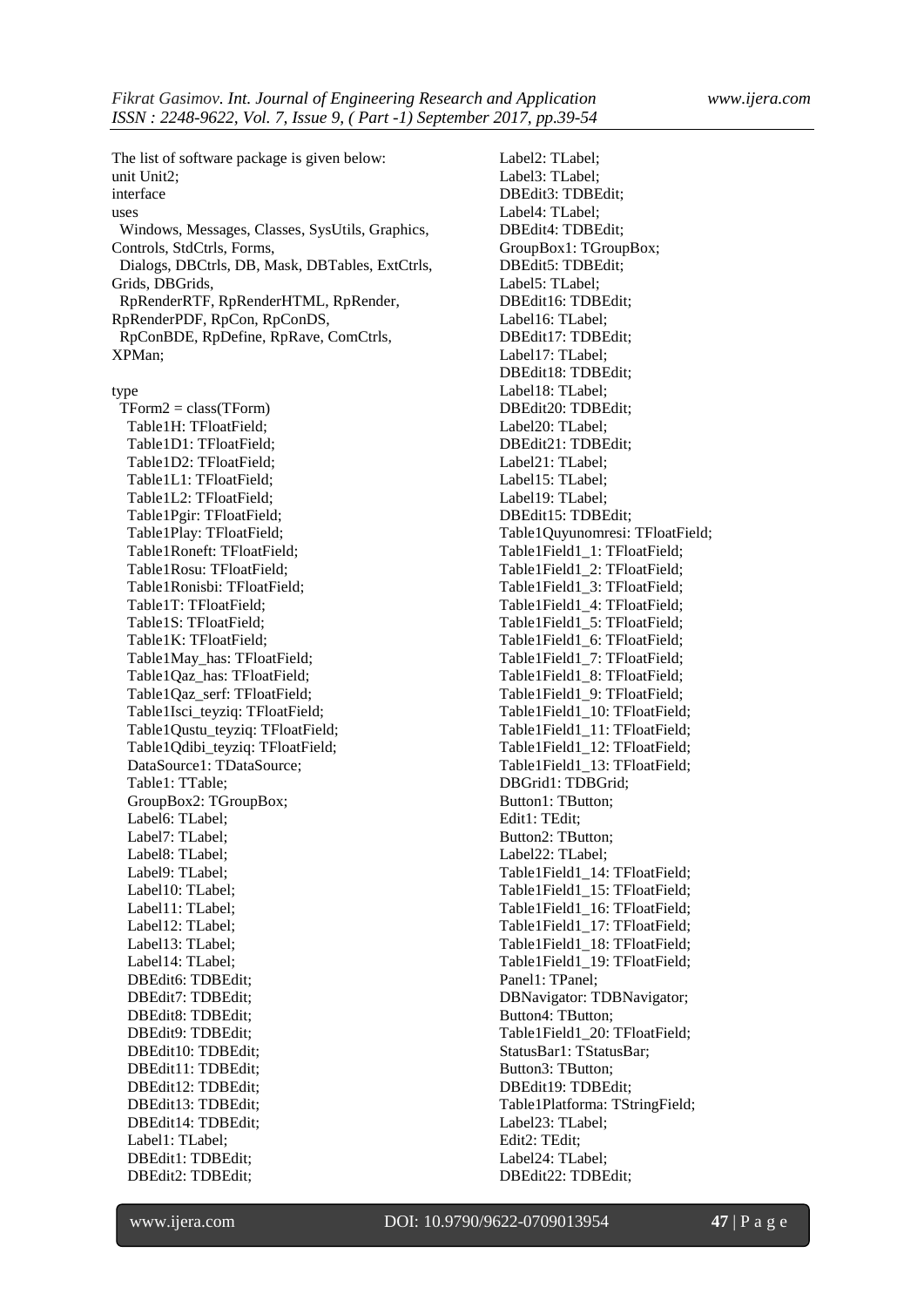Label25: TLabel; Table1Pzab: TFloatField; GroupBox3: TGroupBox; XPManifest1: TXPManifest; procedure FormCreate(Sender: TObject); procedure Table1CalcFields(DataSet: TDataSet); procedure Button1Click(Sender: TObject); procedure Button2Click(Sender: TObject); procedure Button4Click(Sender: TObject); procedure Button5Click(Sender: TObject); procedure FormActivate(Sender: TObject); procedure FormClose(Sender: TObject; var Action: TCloseAction); procedure Button3Click(Sender: TObject); private { private declarations } public { public declarations } end; var Form2: TForm2; implementation uses Unit3, Unit1;  ${$  \\$R \*.DFM } procedure TForm2.FormCreate(Sender: TObject); begin Table1.Open; end; procedure TForm2.Table1CalcFields(DataSet: TDataSet); var rzab,rsre,psr,P0,a,b,alb,a1,a2,a3,pu:real; begin {a1:=((table1['d1']\*table1['L1']+table1['d2']\*table1[' L2']));  $a2:=((table1[T1]+table1[T2']));$ table1['1\_1']:=(a1/a2);  $p0:=0.1$ ; a:=(table1['qaz\_has']\*P0\*ln(table1['isci\_teyziq']/tabl e1['Qustu\_teyziq'])); b:= ((table1['isci\_teyziq']-table1['Qustu\_teyziq']));  $table1[1_2']:=a/b;$ alb:=table1['s']/100; table1['1\_3']:=table1['roneft']\*(1alb)+table1['rosu']\*alb; table1['1\_4']:=table1['1\_2']/(Table1['1\_2']+table1['m ay\_has']); table1['1\_5']:=0.833\*table1['1\_4']; psr:=(table1['isci\_teyziq']+table1['Qustu\_teyziq'])/2; table1['1\_6']:=table1['ronisbi']\*1.29\*psr\*273/(0.1\*ta  $ble1[T']$ ); table1['1  $7$ ']:=(1table1['1\_5'])\*table1['1\_3']+table1['1\_5']\*table1['1\_ 6']; table1['1\_8']:=(0.12\*table1['may\_has']\*table1['1\_2'] \*table1['1\_3']\*9.8)/(2.7\*2.7\*2.7\*2.7\*2.7\*86.4\*86.4 );

table1['1\_9']:=1000000\*(table1['Isci\_teyziq'] table1['Qustu\_teyziq'] table1['Pgir'])/(table1['1\_7']\*9.8+table1['1\_8']-  $(table1['Isci_teyziq']*(1+1.22*table1['ronisbi'])$ ); rzab:=table1['1\_7']\*table1['Qaz\_has']/(table1['Qaz\_h as']-table1['Qaz\_serf']); rsre: $=$ (table1['1\_7']+rzab)/2; a3:=exp(6\*ln(10))\*table1['Isci\_teyziq']\*(1+1.22\*ex  $p( 4*ln(10)*table1['19']*table1['ronisbi'])+(table1['H'$ ]-table1['1\_9'])\*rsre; table1['1\_10']:=a3/1000000; table1['1\_11']:=table1['1\_10']\*1000000/(rsre\*9.8); table1['1\_12']:=table1['1\_10']+(table1['May\_has']/ta  $ble1['K']$ : Table1['1\_13']:=table1['1\_12']\*1000000/(Table1['1\_ 3']\*9.8); //Neticeler table1['1\_14']:=table1['1\_12']-(Table1['Play']+0.5);  $Pu:=5$ : Table1['1\_15']:=(table1['1\_14']- Pu+table1['H']\*table1['1\_7']\*9.8 table1['Pgir'])/(rsre\*9.8 table1['Isci\_teyziq']\*1.22\*exp(-  $4*ln(10)$ <sup>\*</sup>table1['ronisbi']+table1['1\_8']); Table1['1\_16']:=(table1['1\_14']+(((table1['H']table1['1\_15'])\*table1['1\_7']\*9.8)/1000000)+table1[' Pgir'])/ $(1+1.22*exp(-1))$  $4*ln(10)$ <sup>\*</sup>table1['ronisbi']\*table1['1\_15']); Table1['1\_17']:=table1['K']\*(table1['1\_12'] table1['1\_14']); table1['1\_18']:=table1['1\_16']\*table1['Qaz\_serf']/tabl e1['Isci\_teyziq']; table1['1\_19']:=table1['1\_18']/table1['1\_17']; table1['1\_20']:=1000000\*(table1['1\_14']- TABLE1['Qdibi\_teyziq'])/(RSRE\*9.8) } end; procedure TForm2.Button1Click(Sender: TObject); begin form3.showmodal; form3.Table1.Close ; form3.Table1.Open ; end; procedure TForm2.Button2Click(Sender: TObject); VAR A,B,C:STRING; begin  $a:=(Platforma='+'''+edit2.text+'''')$ : b:= ('Quyunomresi='+edit1.Text );  $c:=(a)+'$  and  $'+(b)$ ; table1.Filter :=c; table1.Filtered :=true; end; procedure TForm2.Button4Click(Sender: TObject); begin form1.close; end; procedure TForm2.Button5Click(Sender: TObject);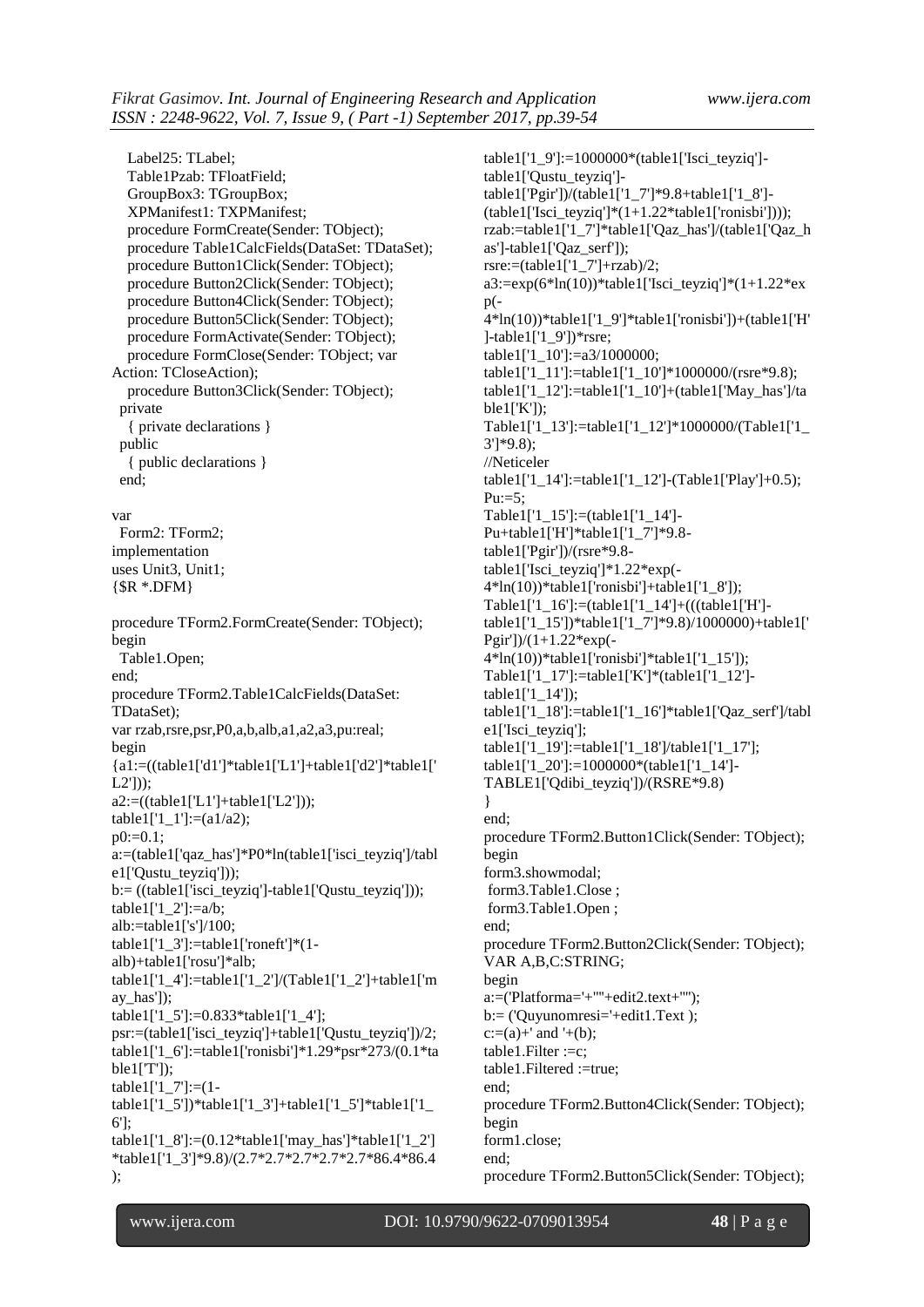begin table1.Filtered :=false; end; procedure TForm2.FormActivate(Sender: TObject); begin //statusbar1.Panels[1].Text :=timetostr(time); statusbar1.Panels[1].Text :=datetostr(date); end; procedure TForm2.FormClose(Sender: TObject; var Action: TCloseAction); begin form1.close; end; procedure TForm2.Button3Click(Sender: TObject); begin table1.Filtered :=false; end; end. unit Unit3; interface uses Windows, Messages, SysUtils, Variants, Classes, Graphics, Controls, Forms, Dialogs, StdCtrls, Grids, DBGrids, DB, DBTables, Mask, DBCtrls, RpRenderHTML, RpRenderPDF, RpRender, RpRenderRTF, RpCon, RpConDS, RpConBDE, RpDefine, RpRave, XPMan,MATH,shellapi, ActnMan, ActnColorMaps; type  $TForm3 = class(TForm)$ 

 DBGrid1: TDBGrid; Button1: TButton; Button2: TButton; Label15: TLabel; Label16: TLabel; Label18: TLabel; DBEdit1: TDBEdit; DBEdit2: TDBEdit; Label1: TLabel; DBEdit3: TDBEdit; Label17: TLabel; DBEdit5: TDBEdit; Label2: TLabel; DBEdit6: TDBEdit; DBEdit7: TDBEdit; Label3: TLabel; Label4: TLabel; DBEdit8: TDBEdit; Button3: TButton; XPManifest1: TXPManifest; Table1: TTable; Table1H: TFloatField; Table1D1: TFloatField; Table1D2: TFloatField;

 Table1L1: TFloatField; Table1L2: TFloatField; Table1Pgir: TFloatField; Table1Play: TFloatField; Table1Roneft: TFloatField; Table1Rosu: TFloatField; Table1Ronisbi: TFloatField; Table1T: TFloatField; Table1S: TFloatField; Table1K: TFloatField; Table1May\_has: TFloatField; Table1Qaz\_has: TFloatField; Table1Qaz\_serf: TFloatField; Table1Isci\_teyziq: TFloatField; Table1Qustu\_teyziq: TFloatField; Table1Qdibi\_teyziq: TFloatField; Table1Quyunomresi: TFloatField; Table1Field1\_1: TFloatField; Table1Field1\_2: TFloatField; Table1Field1\_3: TFloatField; Table1Field1\_4: TFloatField; Table1Field1\_5: TFloatField; Table1Field1\_6: TFloatField; Table1Field1\_7: TFloatField; Table1Field1\_8: TFloatField; Table1Field1\_9: TFloatField; Table1Field1\_10: TFloatField; Table1Field1\_11: TFloatField; Table1Field1\_12: TFloatField; Table1Field1\_13: TFloatField; Table1Field1\_14: TFloatField; Table1Field1\_15: TFloatField; Table1Field1\_16: TFloatField; Table1Field1\_17: TFloatField; Table1Field1\_18: TFloatField; Table1Field1\_19: TFloatField; Table1Field1\_20: TFloatField; DataSource1: TDataSource; Label5: TLabel; DBEdit9: TDBEdit; Table1Platforma: TStringField; Button4: TButton; Label6: TLabel; Table1Pzab: TFloatField; Table1Field1\_21: TFloatField; Table1Field1\_22: TFloatField; XPColorMap1: TXPColorMap; Button6: TButton; DBEdit4: TDBEdit; procedure Button1Click(Sender: TObject); procedure Button2Click(Sender: TObject); procedure Button3Click(Sender: TObject); procedure Table1CalcFields(DataSet: TDataSet); procedure FormActivate(Sender: TObject); procedure Button4Click(Sender: TObject); procedure Label6Click(Sender: TObject); procedure Button6Click(Sender: TObject); private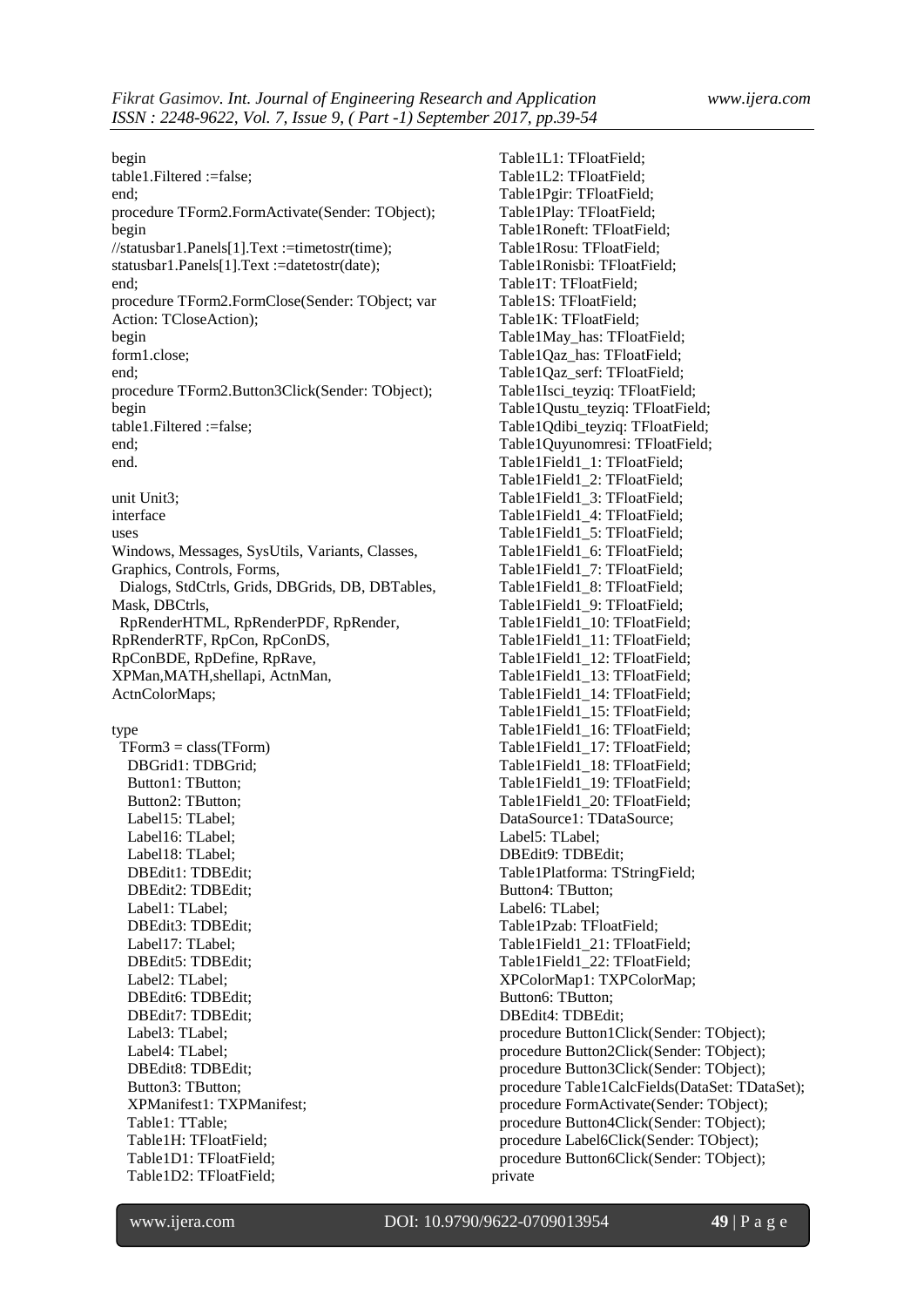{ Private declarations } public { Public declarations } end; var Form3: TForm3; implementation uses Unit2, Unit1, Unit4;  $\{SR * dfm\}$ procedure TForm3.Button1Click(Sender: TObject); begin form3.Close; table1.Close; form2.show; end; procedure TForm3.Button2Click(Sender: TObject); begin form1.close; end; procedure TForm3.Button3Click(Sender: TObject); begin //RvProject1.ExecuteReport('Report3'); end; procedure TForm3.Table1CalcFields(DataSet: TDataSet); var rzab,rsre,psr,P0,a,b,c,d,aa,bb,alb,a1,a2,a3,pu:real; begin a1:=((table1['d1']\*table1['L1']+table1['d2']\*table1['L 2'])); a2:=((table1['L1']+table1['L2'])); table1['1\_1']:=ROUNDTO((a1/a2),-2);  $P0:=0.1$ : a:=(table1['qaz\_has']\*P0)\*(ln(table1['isci\_teyziq']/ta ble1['Qustu\_teyziq']));  $b:=($ (table1['isci\_teyziq']-table1['Qustu\_teyziq'])); table1['1\_2']:=roundto( $a/b,-2$ ); alb:=table1['s']/100; table1['1\_3']:=roundto(table1['roneft']\*(1alb)+table1['rosu']\*alb,-2); table1['1\_4']:=roundto(table1['1\_2']/(Table1['1\_2']+t able1['may\_has']),-2); table1['1\_5']:=roundto(0.833\*table1['1\_4'],-2); psr:=((table1['isci\_teyziq']+table1['Qustu\_teyziq'])/2 )\*10; //edit1.text:=floattostr(psr); table1['1\_6']:=roundto(table1['ronisbi']\*1.29\*psr\*27 3/(1\*table1['T']),-2); table1 $[1 7']$ :=roundto $(1$ table1['1\_5'])\*table1['1\_3']+table1['1\_5']\*table1['1\_  $6'$ ],-2); table1['1\_8']:=roundto((0.12\*table1['may\_has']\*tabl e1['1\_2']\*table1['1\_3']\*9.8)/(table1['1\_1']\*table1['1\_ 1']\*table1['1\_1']\*table1['1\_1']\*table1['1\_1']\* 86.4\*86.4),-2); //table1['1\_9']:=roundto((1000000\*(table1['Isci\_teyz iq']- table1['Qustu\_teyziq'] table1['Pgir']))/(table1['1\_7']\*9.8+table1['1\_8']-

(table1['Isci\_teyziq']\*1000000\*(1+1.22\*0.1\*0.1\*0.1 \*0.1\*table1['ronisbi']))),-2); a :=( 1000000\*(table1['Isci\_teyziq'] table1['Qustu\_teyziq']-table1['Pgir'])); b:=((table1['1\_7']\*9.8)+table1['1\_8']); c:=(table1['Isci\_teyziq']\*1000000\*(1.22\*0.1\*0.1\*0. 1\*0.1\*table1['ronisbi'])); table1['1\_9']:=roundto( $a/(b-c)$ ,-2); rzab:=table1['1\_7']\*table1['Qaz\_has']/(table1['Qaz\_s erf']); rsre:= $(table1[1 7'] + rzab)/2$ ;  $a3:=exp(6*ln(10))*table1[Tsci_teyziq']*(1+1.22*ex)$  $p(-$ 4\*ln(10))\*table1['1\_9']\*table1['ronisbi'])+(table1['H' ]-table1['1\_9'])\*rsre\*9.8; table1['1\_10']:=roundto(a3/1000000,-2); table1['1\_11']:=roundto(table1['1\_10']\*1000000/(rsr e\*9.8),-2); table1['1\_12']:=roundto(table1['1\_10']+(table1['May \_has']/table1['K']),-2); Table1['1\_13']:=roundto(table1['1\_12']\*1000000/(T able1['1\_3']\*9.8),-2); //Neticeler table1['1\_14']:=table1['1\_10']-Table1['Play'];  $//Pu:=5;$ Pu:=table1['Qustu\_teyziq']; aa: $=($ (table $1$ [' $1$ ] $4$ ']-Putable1['Pgir'])\*exp(6\*ln(10))+table1['H']\*ta ble1['1  $7'$ ]\*9.8) ; //edit1.Text :=floattostr(aa); bb:=(rsre\*9.8-table1['Isci\_teyziq']\*1.22\*exp(-  $4*ln(10)*table1['ronisbi'] + table1['1_8']$ ; //edit2.Text :=floattostr(bb); //edit3.Text :=floattostr(rsre); Table1[' $1\quad15$ ']:=roundto(aa/bb,-2); Table1['1\_16']:=(table1['1\_14']+(((table1['H'] table1['1\_15'])\*table1['1\_7']\*9.8)/1000000)+table1[' Pgir'])/ $(1+1.22*exp(-1))$  $4*ln(10)*table1['ronisbi']*table1['1_15']$ ; Table1['1\_17']:=roundto(table1['K']\*(table1['1\_12'] table1['1\_14']),-3); table1['1\_18']:=roundto(table1['1\_16']\*(table1['qaz\_ has']-table1['Qaz\_serf'])/table1['Isci\_teyziq'],-3); table1['1\_19']:=roundto(table1['1\_18']/table1['1\_17'] ,-3); table1['1\_20']:=roundto(1000000\*(table1['1\_14']-TABLE1['isci\_teyziq'])/(RSRE\*9.8),-3); table1['1\_21']:=roundto((table1['1\_12']\*1000000)/(r zab\*9.8),-3);  $//table1['1 22']$ :=roundto(((table1['1\_14']table1['Pzab'])\*1000000)/(rzab\*9.8),-3); end; procedure TForm3.FormActivate(Sender: TObject);

VAR A,B,C:STRING; begin form3.Table1.Close ; form3.Table1.Open ;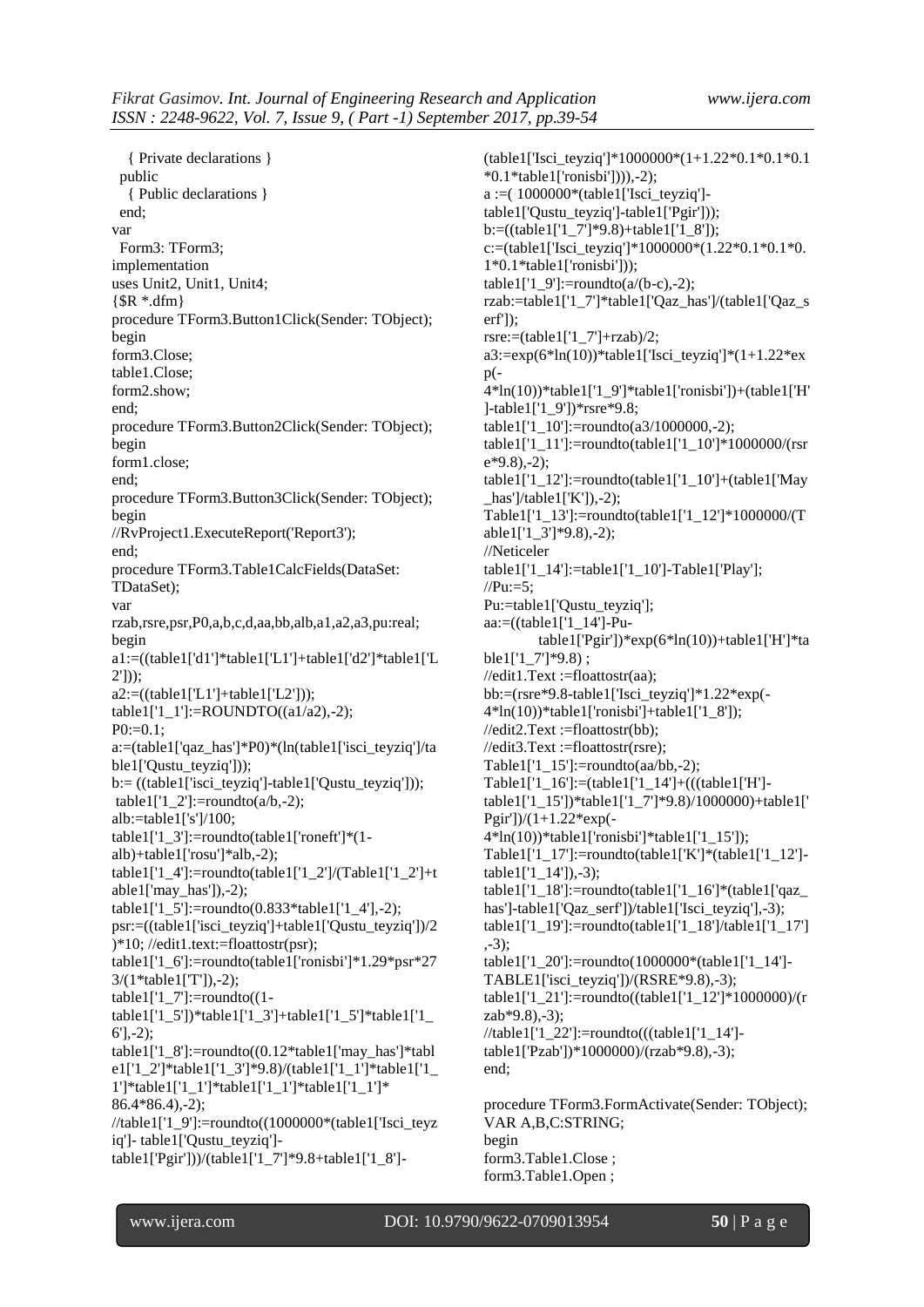a:=('Platforma='+''''+form2.edit2.text+''''); b:= ('Quyunomresi='+form2.edit1.Text );  $c:=(a)+'$  and  $'+(b)$ ; table1.Filter :=c; table1.Filtered :=true; dbedit9.Refresh ; dbedit8.Refresh ; dbedit1.Refresh ; //dbedit2.Refresh ; dbedit3.Refresh ; dbedit4.Refresh ; dbedit5.Refresh; dbedit6.Refresh; dbedit7.Refresh; //dbedit10.Refresh ;dbedit11.Refresh ; form3.Refresh ; end; procedure TForm3.Button4Click(Sender: TObject); begin winexec('calc',sw\_show); end; procedure TForm3.Label6Click(Sender: TObject); begin shellexecute(handle,'open','www.socar.az',0,0,sw\_sh ow); end; procedure TForm3.Button6Click(Sender: TObject); begin form4.showmodal; end; end. unit Unit4; interface uses Windows, Messages, SysUtils, Variants, Classes, Graphics, Controls, Forms, Dialogs, DB, DBTables, StdCtrls,math, TeEngine, Series, ExtCtrls, TeeProcs, Chart, ComCtrls, Mask, DBCtrls,shellapi,comobj, OleServer, XPMan ; type  $TForm4 = class(TForm)$  Panel1: TPanel; Button1: TButton; PageControl1: TPageControl; TabSheet2: TTabSheet; Label17: TLabel; Label16: TLabel; Edit1: TEdit; Edit2: TEdit; Button5: TButton; Memo1: TMemo; Memo2: TMemo; Memo3: TMemo; Memo4: TMemo;

 Chart1: TChart; Series1: TLineSeries; Series2: TLineSeries; Series3: TLineSeries; XPManifest1: TXPManifest; procedure Button1Click(Sender: TObject); procedure FormActivate(Sender: TObject); procedure FormClose(Sender: TObject; var Action: TCloseAction); procedure Button5Click(Sender: TObject); private { Private declarations } public { Public declarations } end; var Form4: TForm4; t11,t12,t13,t14,t15,t16,t17,t18,t19,t110:real; t111,t112,t113,t114,t115,t116,t117,t118,t119,t120,t1 00,t200:real; implementation uses Unit3;  $\{$  $\$  $R$   $*$ .dfm $\}$ procedure TForm4.Button1Click(Sender: TObject); var rzab,rsre,psr,P0,a,b,alb,a1,a2,a3,pu:real; begin // form3.Table1.Edit ; // repeat // repeat  ${a1:=((form3.table1['d1']*form3.table1['L1']+form3.$ table1['d2']\*form3.table1['L2'])); a2:=((form3.table1['L1']+form3.table1['L2'])); form3.table1['1\_1']:=ROUNDTO((a1/a2),-2);  $p0:=0.1$ ; a:=(form3.table1['qaz\_has']\*P0\*ln(form3.table1['isc i\_teyziq']/form3.table1['Qustu\_teyziq'])); b:= ((form3.table1['isci\_teyziq'] form3.table1['Qustu\_teyziq']));  $t12:=\text{roundto}(a/b,-2);$ //t12:=form3.table1['1\_18']-2000; t11:=0;t13:=0;t14:=0;t15:=0;t16:=0;t17:=0;t18:=0;t1 9:=0:t110:=0: t111:=0;t112:=0;t113:=0;t114:=0;t115:=0;t116:=0;t 117:=0;t119:=0;t120:=0; //while t12<= form3.table1['1\_18']+1000 do //begin //memo1.Lines.add(floattostr(t12)+':'+floattostr(t114 )+ ':'+floattostr(t117)+': '+ floattostr(T119));; alb:=form3.table1['s']/100; t13:=(form3.table1['roneft']\*(1 alb)+form3.table1['rosu']\*alb);  $t14:=(t12/(t12+form3.table1['may_has"));$ t15:=0.833\*t14; psr:=(form3.table1['isci\_teyziq']+form3.table1['Qust u\_teyziq'])/2;

 Splitter1: TSplitter; Splitter2: TSplitter; Splitter3: TSplitter;

www.ijera.com DOI: 10.9790/9622-0709013954 **51** | P a g e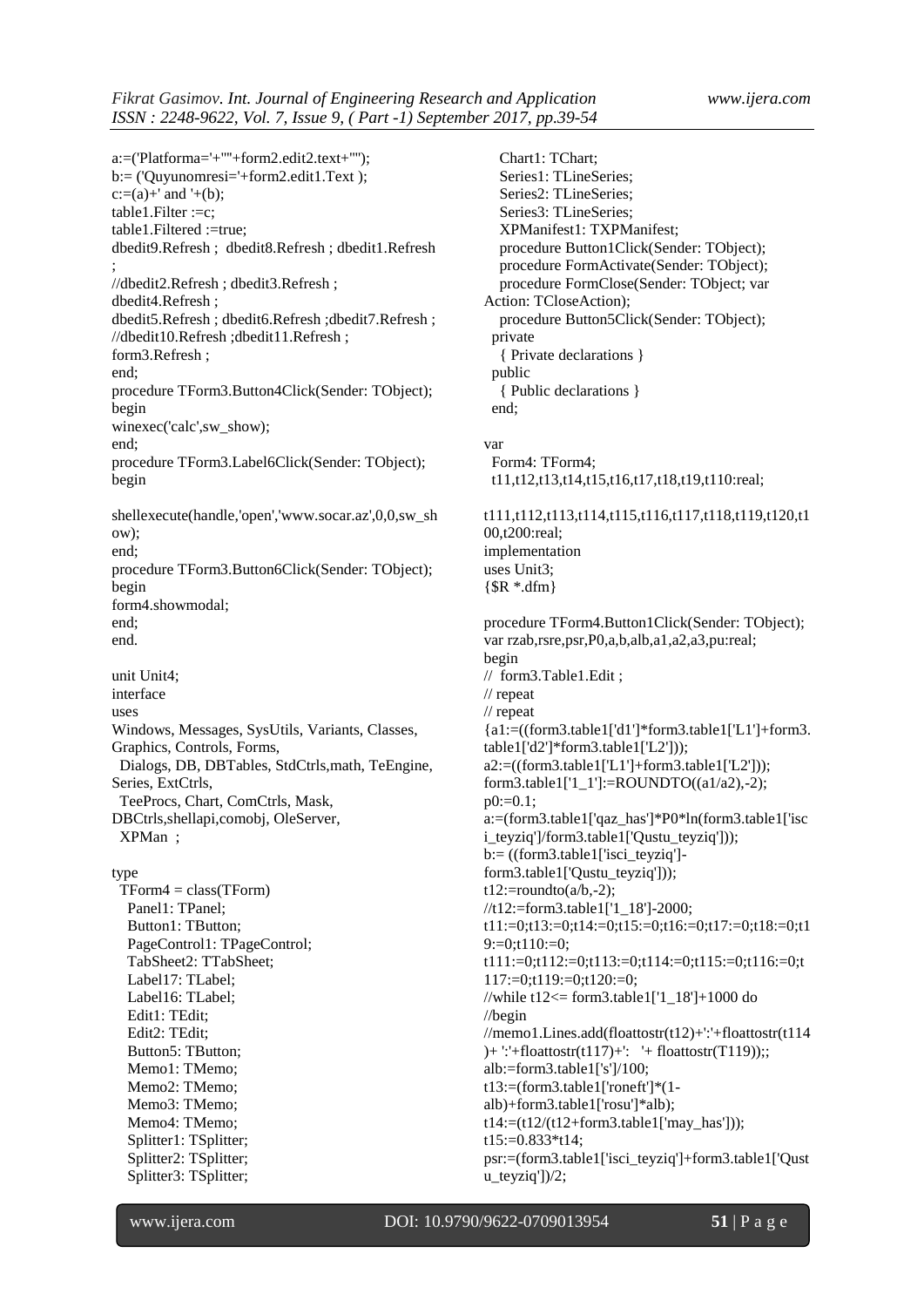t16:=form3.table1['ronisbi']\*1.29\*psr\*273/(0.1\*for m3.table1['T']); t17:=(1-t15)\*t13+t15\*t16; t18:= $(0.12*form3.table1['may has']*t12*t13*9.8)/($ 2.7\*2.7\*2.7\*2.7\*2.7\*86.4\*86.4); t19:=(1000000\*(form3.table1['Isci\_teyziq'] form3.table1['Qustu\_teyziq'] form3.table1['Pgir'])/(t17\*9.8+t18- (form3.table1['Isci\_teyziq']\*(1+1.22\*form3.table1['r onisbi'l)))); rzab:=t17\*form3.table1['Qaz\_has']/(form3.table1['Q az\_has']-form3.table1['Qaz\_serf']); rsre: $=(t17+rzab)/2$ ;  $a3:=exp(6*ln(10))*form3.table1[Tsci_teyziq']*(1+1.$ 22\*exp(- 4\*ln(10))\*t19\*form3.table1['ronisbi'])+(form3.table 1['H']-t19)\*rsre; t110:=(a3/1000000); t111:=t110\*1000000/(rsre\*9.8); t112:=(t110+(form3.table1['May\_has']/form3.table1  $[$ 'K'])); T113:=(t112\*1000000/(T13\*9.8)); //Neticeler  $t114:=t112$ -(form3.table1['Play']+0.5);  $Pu:=5;$ T115:=(t114-Pu+form3.table1['H']\*t17\*9.8 form3.table1['Pgir'])/(rsre\*9.8 form3.table1['Isci\_teyziq']\*1.22\*exp(- 4\*ln(10))\*form3.table1['ronisbi']+t18); T116:=(t114+(((form3.table1['H']  $t115$ <sup>\*</sup> $t17$ <sup>\*9.8</sup>)/1000000)+form3.table1['Pgir'])/(1+1 .22\*exp(-4\*ln(10))\*form3.table1['ronisbi']\*t115); T117:=(form3.table1['K']\*(t112-t114)); //form3.table1['1\_18']:=roundto(form3.table1['1\_16' ]\*form3.table1['Qaz\_serf']/form3.table1['Isci\_teyziq' ],-3); t119:=(t12/t117); //form3.table1['1\_20']:=roundto(1000000\*(form3.ta ble1['1\_14'] form3.table1['Qdibi\_teyziq'])/(RSRE\*9.8),-3); //form3.table1['1\_21']:=roundto((form3.table1['1\_14 ']\*1000000)/(rzab\*9.8),-3); //form3.table1['1\_22']:=roundto(((form3.table1['1\_1 4']-form3.table1['Pzab'])\*1000000)/(rzab\*9.8),-3); series1.Add(t117,floattostr(t12),clred); series2.Add(t114,floattostr(t12),clblue); series3.Add(t119,floattostr(t12),clgreen);  $//t12:=t12+1000::$ form3.Table1.Edit ; form3.Table1.Insert ; table1['qaz\_has']:=table1['qaz\_has']+1000; form3.Table1.Insert ; table1['Qaz\_serf']:= table1['Qaz\_serf']+1000; until table1['qaz\_has']>=table1['qaz\_has']+2000; until table1['Qaz\_serf']  $>=$  table1['Qaz\_serf']  $+2000$ ; } memo1.Clear ; memo2.Clear ;

 memo3.Clear; memo4.Clear; t11:=0;t13:=0;t14:=0;t15:=0;t16:=0;t17:=0;t18:=0;t1 9:=0:t110:=0: t111:=0;t112:=0;t113:=0;t114:=0;t115:=0;t116:=0;t 117:=0;t119:=0;t120:=0; form3.Table1.Edit ;  $t100:=$ form3.table1['qaz\_has']-2500: t200:=form3.table1 $[$ 'Qaz\_serf']-2500; while t200<=form3.table1['Qaz\_serf'] do begin while t100<=form3.table1['qaz\_has'] do begin a1:=((form3.table1['d1']\*form3.table1['L1']+form3.t able1['d2']\*form3.table1['L2']));  $a2:=((form3.table1[T1'] + form3.table1[T2']));$ form3.table1['1\_1']:=((a1/a2));  $p0:=0.1$ ; a:=(t100\*P0\*ln(form3.table1['isci\_teyziq']/form3.ta ble1['Qustu\_teyziq'])); b:= ((form3.table1['isci\_teyziq']form3.table1['Qustu\_teyziq'])); form3.table1[' $1_2$ ']:=(a/b); alb:=form3.table1['s']/100; form3.table1['1\_3']:=(form3.table1['roneft']\*(1alb)+form3.table1['rosu']\*alb); form3.table1['1\_4']:=form3.table1['1\_2']/(form3.tabl e1['1\_2']+form3.table1['may\_has']); form3.table1['1\_5']:= $(0.833*form3.table1[^14-4'])$ ; psr:=(form3.table1['isci\_teyziq']+form3.table1['Qust u\_teyziq'])/2; form3.table1['1\_6']:=(form3.table1['ronisbi']\*1.29\*p sr\*273/(0.1\*form3.table1['T'])); form3.table1['1\_7']:=((1 form3.table1['1\_5'])\*form3.table1['1\_3']+form3.tabl e1['1\_5']\*form3.table1['1\_6']); form3.table1['1\_8']:= $((0.12*form3.table1['may has')$ ] \*form3.table1['1\_2']\*form3.table1['1\_3']\*9.8)/(2.7\* 2.7\*2.7\*2.7\*2.7\*86.4\*86.4)); form3.table1['1\_9']:=(1000000\*(form3.table1['Isci\_t eyziq']- form3.table1['Qustu\_teyziq'] form3.table1['Pgir'])/(form3.table1['1\_7']\*9.8+form 3.table1['1\_8']- (form3.table1['Isci\_teyziq']\*(1+1.22\*form3.table1['r onisbi'l)))); rzab:=form3.table1['1\_7']\*t100/(t100-t200); rsre:= $(form3.table1['1 7']+rzab)/2$ ;  $a3:=exp(6*ln(10))*form3.table1['Isciteyziq']*(1+1.$ 22\*exp(- 4\*ln(10))\*form3.table1['1\_9']\*form3.table1['ronisbi' ])+(form3.table1['H']-form3.table1['1\_9'])\*rsre; form3.table1['1\_10']:=(a3/1000000); form3.table1['1\_11']:=(form3.table1['1\_10']\*100000 0/(rsre\*9.8)); form3.table1['1\_12']:=(form3.table1['1\_10']+(form3. table1['May\_has']/form3.table1['K'])); form3.table1['1\_13']:=(form3.table1['1\_12']\*100000 0/(form3.table1['1\_3']\*9.8));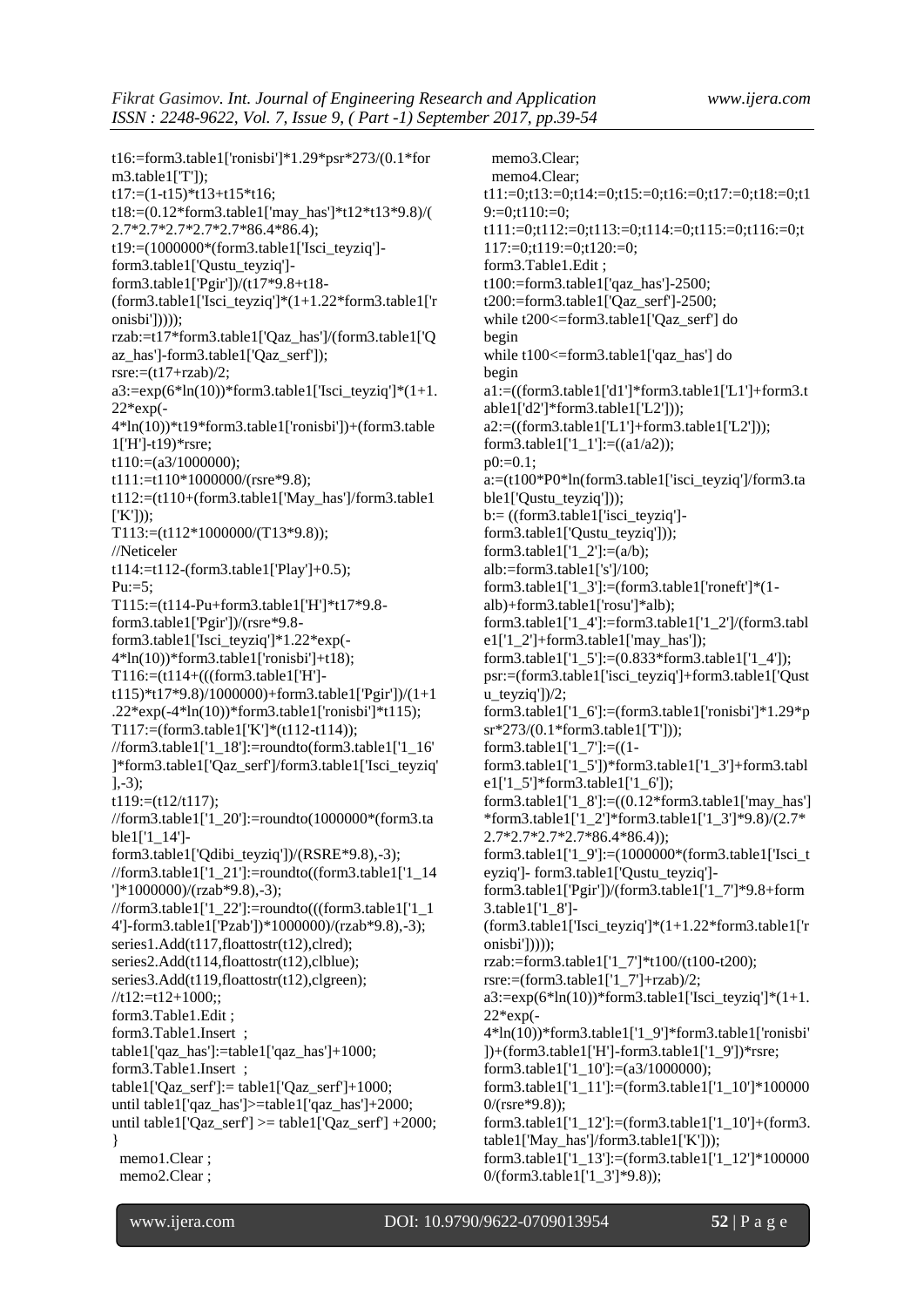//Neticeler form3.table1['1\_14']:=form3.table1['1\_12']-  $(from3.table1["Play'] + 0.5);$  $//Pu:=5:$ Pu:=form3.Table1['Qustu\_teyziq']; form3.table1['1\_15']:=(form3.table1['1\_14']- Pu+form3.table1['H']\*form3.table1['1\_7']\*9.8 form3.table1['Pgir'])/(rsre\*9.8 form3.table1['Isci\_teyziq']\*1.22\*exp(- 4\*ln(10))\*form3.table1['ronisbi']+form3.table1['1\_8'  $\cdot$ form3.table1['1\_16']:=(form3.table1['1\_14']+(((form 3.table1['H'] form3.table1['1\_15'])\*form3.table1['1\_7']\*9.8)/1000 000)+form3.table1['Pgir'])/(1+1.22\*exp(- 4\*ln(10))\*form3.table1['ronisbi']\*form3.table1['1\_1 5']); form3.table1['1\_17']:=(form3.table1['K']\*(form3.tab le1['1\_12']-form3.table1['1\_14'])); form3.table1['1\_18']:=(form3.table1['1\_16']\*t200/fo rm3.table1['Isci\_teyziq']); form3.table1['1\_19']:=(form3.table1['1\_18']/form3.t able1['1\_17']); form3.table1['1\_20']:=(1000000\*(form3.table1['1\_1 4']-form3.table1['Qdibi\_teyziq'])/(RSRE\*9.8)); t100:=t100+1000;  $t200:=t200+1000$ series1.Add(form3.table1['1\_17'],floattostr(t200),clr ed); series2.Add(form3.table1['1\_16'],floattostr(t200),clr ed); series3.Add(form3.table1['1\_19'],floattostr(t200),clr ed); memo1.Lines.Add(floattostr(t200)); memo2.lines.add(floattostr(form3.table1['1\_17'])); memo3.lines.add(floattostr(form3.table1['1\_16'])); memo4.lines.add(floattostr(form3.table1['1\_19'])); end; end; //form3.table1['1\_21']:=roundto((form3.table1['1\_14 ']\*1000000)/(rzab\*9.8),-3); //form3.table1['1\_22']:=roundto(((form3.table1['1\_1 4']-form3.table1['Pzab'])\*1000000)/(rzab\*9.8),-3); end; procedure TForm4.FormActivate(Sender: TObject); var rzab,rsre,psr,P0,a,b,alb,a1,a2,a3,pu:real; begin form3.Table1.Edit ; a1:=((form3.table1['d1']\*form3.table1['L1']+form3.t able1['d2']\*form3.table1['L2']));  $a2:=((form3.table1[T1'] + form3.table1[T2'])$ ; form3.table1['1\_1']:=ROUNDTO((a1/a2),-2);  $p0:=0.1$ ; a:=(form3.table1['qaz\_has']\*P0\*ln(form3.table1['isc i\_teyziq']/form3.table1['Qustu\_teyziq'])); b:= ((form3.table1['isci\_teyziq'] form3.table1['Qustu\_teyziq'])); form3.table1[' $1_2$ ']:=roundto(a/b,-2); alb:=form3.table1['s']/100; form3.table1['1\_3']:=roundto(form3.table1['roneft']\* (1-alb)+form3.table1['rosu']\*alb,-2); form3.table1['1\_4']:=roundto(form3.table1['1\_2']/(fo rm3.table1['1\_2']+form3.table1['may\_has']),-2); form3.table1[' $1\,5'$ ]:=roundto(0.833\*form3.table1['1] \_4'],-2); psr:=(form3.table1['isci\_teyziq']+form3.table1['Qust u\_teyziq'])/2; form3.table1['1\_6']:=roundto(form3.table1['ronisbi'] \*1.29\*psr\*273/(0.1\*form3.table1['T']),-2); form3.table1['1\_7']:=roundto((1 form3.table1['1\_5'])\*form3.table1['1\_3']+form3.tabl e1['1\_5']\*form3.table1['1\_6'],-2); form3.table1['1\_8']:=roundto((0.12\*form3.table1['m ay\_has']\*form3.table1['1\_2']\*form3.table1['1\_3']\*9. 8)/(2.7\*2.7\*2.7\*2.7\*2.7\*86.4\*86.4),-2); form3.table1['1\_9']:=roundto(1000000\*(form3.table 1['Isci\_teyziq']- form3.table1['Qustu\_teyziq'] form3.table1['Pgir'])/(form3.table1['1\_7']\*9.8+form 3.table1['1\_8']- (form3.table1['Isci\_teyziq']\*(1+1.22\*form3.table1['r onisbi']))),-2); rzab:=form3.table1['1\_7']\*form3.table1['Qaz\_has']/( form3.table1['Qaz\_has']-form3.table1['Qaz\_serf']); rsre:= $(form3.table1['1 7']+rzab)/2$ ; a3:=exp(6\*ln(10))\*form3.table1['Isci\_teyziq']\*(1+1. 22\*exp(- 4\*ln(10))\*form3.table1['1\_9']\*form3.table1['ronisbi' ])+(form3.table1['H']-form3.table1['1\_9'])\*rsre; form3.table1['1\_10']:=roundto(a3/1000000,-2); form3.table1['1\_11']:=roundto(form3.table1['1\_10']\* 1000000/(rsre\*9.8),-2); form3.table1['1\_12']:=roundto(form3.table1['1\_10'] +(form3.table1['May\_has']/form3.table1['K']),-2); form3.table1['1\_13']:=roundto(form3.table1['1\_12']\* 1000000/(form3.table1['1\_3']\*9.8),-2); //Neticeler form3.table1['1\_14']:=form3.table1['1\_12']-  $(from3.table1['Play'] + 0.5);$  $//Pu:=5:$ Pu:=form3.Table1['Qustu\_teyziq']; form3.table1['1\_15']:=(form3.table1['1\_14']- Pu+form3.table1['H']\*form3.table1['1\_7']\*9.8 form3.table1['Pgir'])/(rsre\*9.8 form3.table1['Isci\_teyziq']\*1.22\*exp(- 4\*ln(10))\*form3.table1['ronisbi']+form3.table1['1\_8' ]); form3.table1['1\_16']:=(form3.table1['1\_14']+(((form 3.table1['H'] form3.table1['1\_15'])\*form3.table1['1\_7']\*9.8)/1000 000)+form3.table1['Pgir'])/(1+1.22\*exp(- 4\*ln(10))\*form3.table1['ronisbi']\*form3.table1['1\_1 5']); form3.table1['1\_17']:=roundto(form3.table1['K']\*(fo rm3.table1['1\_12']-form3.table1['1\_14']),-3);